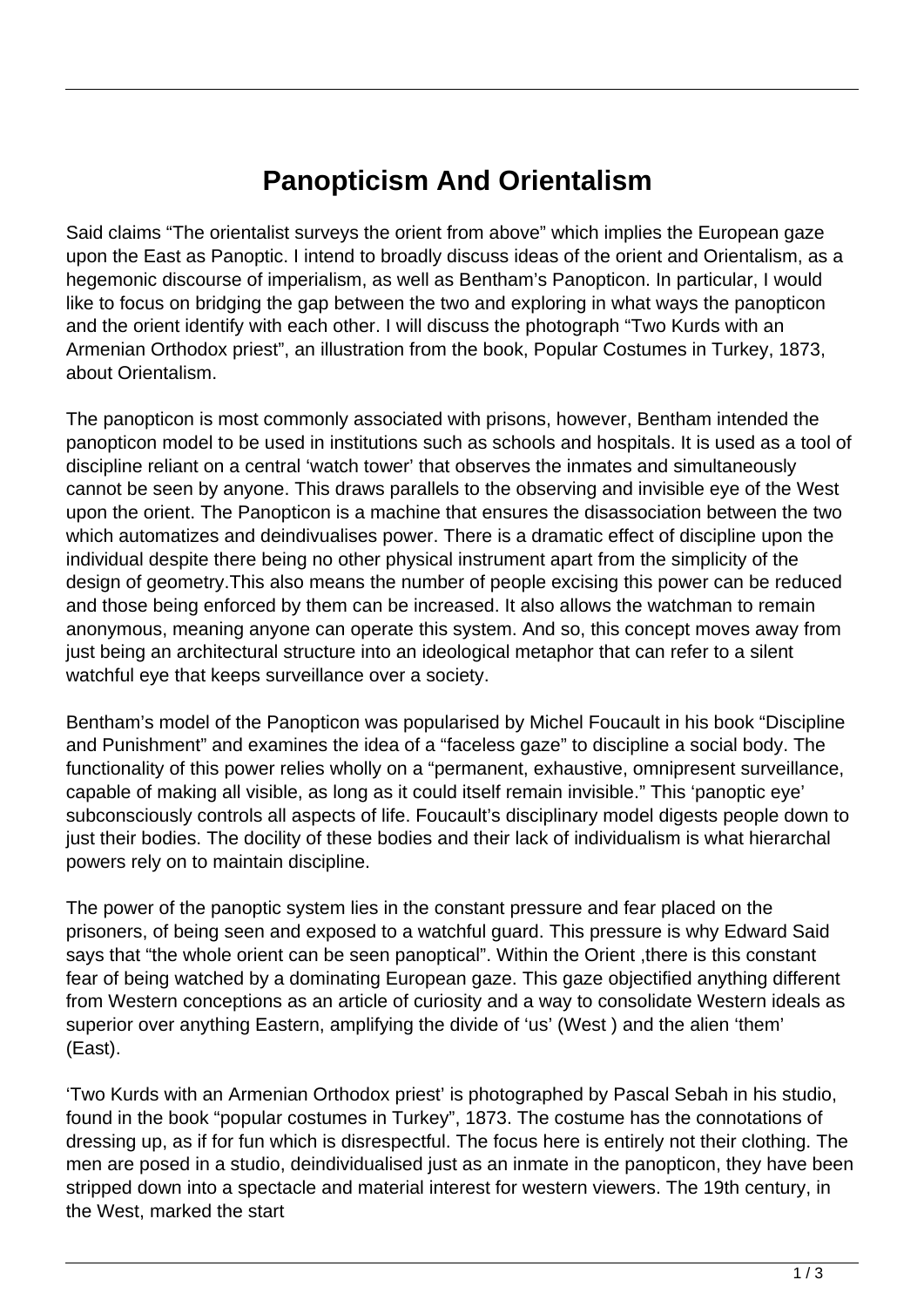Two Kurds with an Armenian Orthodox priest, illustration from the book, Popular Costumes in Turkey, 1873 of a new passion for cataloguing, collecting, and exhibiting because of new theories such as Darwin's theory of evolution and new development in photography. This photograph perfectly epitomises such Western interest in exoticism in the East. These kinds of photographs were popular in the west for their 'other worldliness' which reinforces the relation of power between such a binary opposition, in this case, with the West/East. This power dynamic ensures "The West possesses a monopoly over how the Orient may be represented".

Another example of this Western curiosity of the east is the 'Rue du Caire' at the Exposition Universelle in Paris, 1889. A reconstruction of the streets of Cairo was carefully curated to replicate and exhibit the hustle and bustle of Cairo. The street was arranged as a Bazaar where French men dressed as Orientals selling perfumes and various goods, even Egyptian Donkeys were imported in. Egyptian visitors were disgusted by this all but the worst of it all was what appeared to be a mosque, as life-like as the rest of the street. "Its external form was all that there was of a mosque. As for the interior it has been set up as a coffee house, where Egyptian girls performed dances with young men". Is everything authentically Egyptian was offered up as an exhibition to feed western curiosity which as Timothy Mitchell points out in his essay 'The World as Exhibition' , where does the exhibition end? For example, at the Stockholm Congress, some Egyptians were invited to attend as scholars, but when they spoke their own language they found themselves at the centre of European curiosity and just another spectacle within the exhibition. Mitchell argues that instead of there being exhibitions about the world the whole world was offered up as an exhibition. This objectification of the European gaze had not yet infiltrated the East. Europeans were obsessed with recording an accurate image of the East through photography or literature, starting with lane in 1825 when he used the new invention the 'camera Lucida' to project an exact copy of the object to the paper. Westerners found it hard to get a picture of the East without standing back finding a 'viewing platform' and obsessing over the point of view which is a notion very much interwoven with how one would view an exhibition. This was the "Western-style for dominating, reconstructing, and having authority over the orient." The Great Pyramid of Giza had been appropriated into a viewing platform so that westerners could observe a view and so separate themselves from the real world and offer it up as an "object of representation". This invasive European gaze is present and runs parallels with photography. The photographer hides behind a black cloth and camera, seeing but not being seen, the desired position for the European in the Orient whether as a tourist or equally, a colonial power.

This obsession with recording and documenting in the East as well as the elements of this seeing but hidden presence is directly relatable to the Panopticon. The view through a lens is one of a dominating and imposing Western eye. Additionally, the importance of point of view and the viewing platform shows the preference of condensing a place into a photo-like or exhibition totality, being able to see everything at once from a 'watchtower' of sorts. Tony Bennett's essay 'Exhibitionary complex', describes the construction of the Eiffel tower in 1889 as another viewing position, a way to survey and also always be under surveillance, and ever watching presence from above. Bennett writes that the ideals of panopticism transform "the crowd into a constantly surveyed, self-watching, self-regulating, and, as the historical record suggests, consistently orderly public - a society watching over itself." This Western way of seeing had permeated the East in a culture where objectivity was not yet built-in. Panopticism within the exhibitionary complex can also be seen in the 'Rue du Claire' exhibition where the facade of the mosque was built. The aspect of the mosque being a facade is symbolic in that the exterior is misleading to what the interior holds. The Panopticon similarly is a facade, the